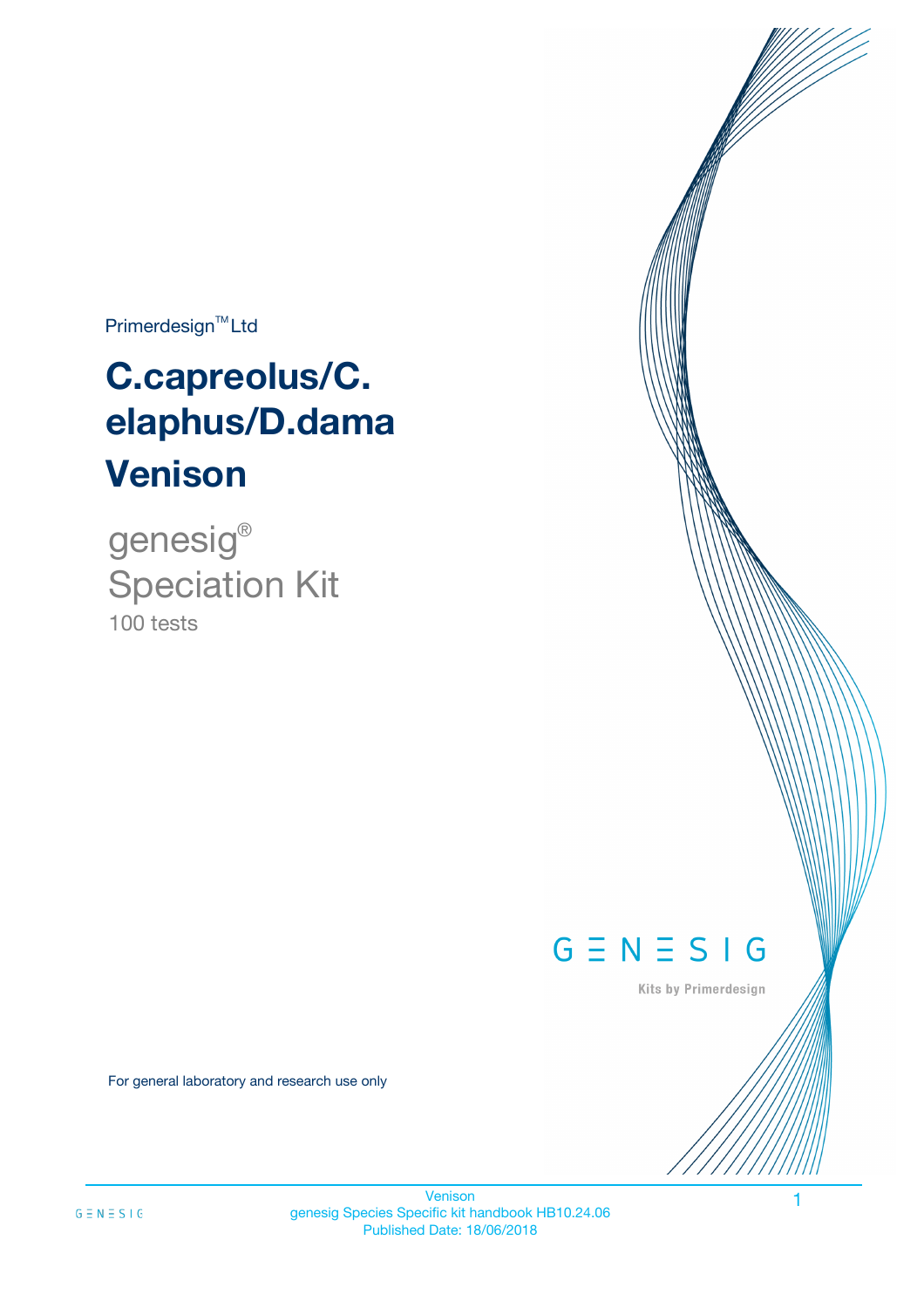## Principles of the test

### **Real-time PCR**

This kit provides a method for detecting C.capreolus/C.elaphus/D.dama mitochondrial DNA in food samples. The kit is based on the PCR amplification of a unique species-specific tag present in the mitochondrial genome. The mitochondrial genome is an ideal target since it has been sequenced for many different species. This allows comprehensive bioinformatics analysis followed by careful design to ensure specific detection of the desired species whilst excluding detection of other related species. Furthermore, since there are multiple copies of each mitochondrial genome within each cell, the detection sensitivity for this kit is up to 100 times greater than that of a test which targets a single copy locus within the nuclear DNA genome.

PCR amplification is detected by means of a hydrolysis probe ("Taqman-style") which is degraded during PCR, releasing fluorescence. The fluorescence trace can be used to both detect and quantify the number of copies of C.capreolus/C.elaphus/D.dama mitochondrial DNA present in the sample.

### **Positive control**

The kit provides a positive control template which should be used on every run to prove that your reaction conditions are working correctly. Please note the positive control template poses a significant risk of contamination and should be handled carefully in a separate post PCR environment.

### **Negative control**

To validate any positive findings a negative control reaction should be included every time the kit is used. For this reaction the RNase/DNase free water should be used instead of template. A negative result indicates that the reagents have not become contaminated while setting up the run.

### **Internal extraction control**

When performing DNA extraction, it is often advantageous to have an exogenous source of DNA template that is spiked into the lysis buffer. This control DNA is then co-purified with the sample DNA and can be detected as a positive control for the extraction process. Successful copurification and qPCR for the control DNA also indicates that PCR inhibitors are not present at a high concentration.

A separate primer and probe mix are supplied with this kit to detect the exogenous DNA using qPCR. The primers are present at PCR limiting concentrations which allows multiplexing with the target sequence primers. Amplification of the control DNA does not interfere with detection of the Venison target DNA even when present at low copy number. The Internal control is detected through the VIC channel.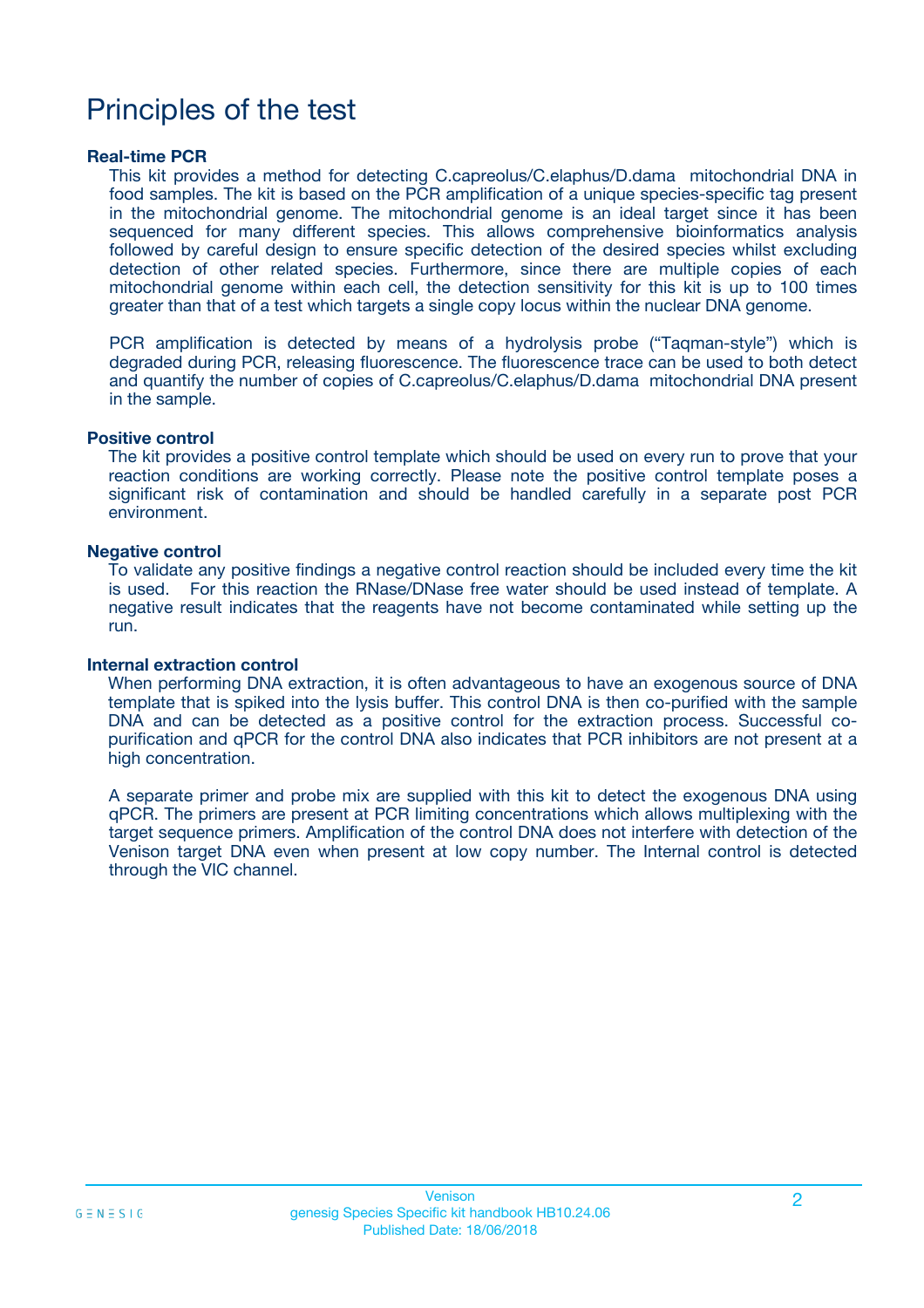### **Sensitivity**

Under optimal PCR conditions the kit provides exceptional sensitivity. Priming efficiency is guaranteed >95% and the kit can detect less than 100 copies of the target mtDNA. Assuming 50 copies of mtDNA per cell this equates to a detection sensitivity limit of 1-2 muscle cells within a sample.

### **Specificity**

The kit is designed to specifically detect Venison species that are relevant to the food industry and to give negative detection on other possible animal species.

If you have a query about the detection status of a specific species or sub-species please enquire: enquiry@primerdesign.co.uk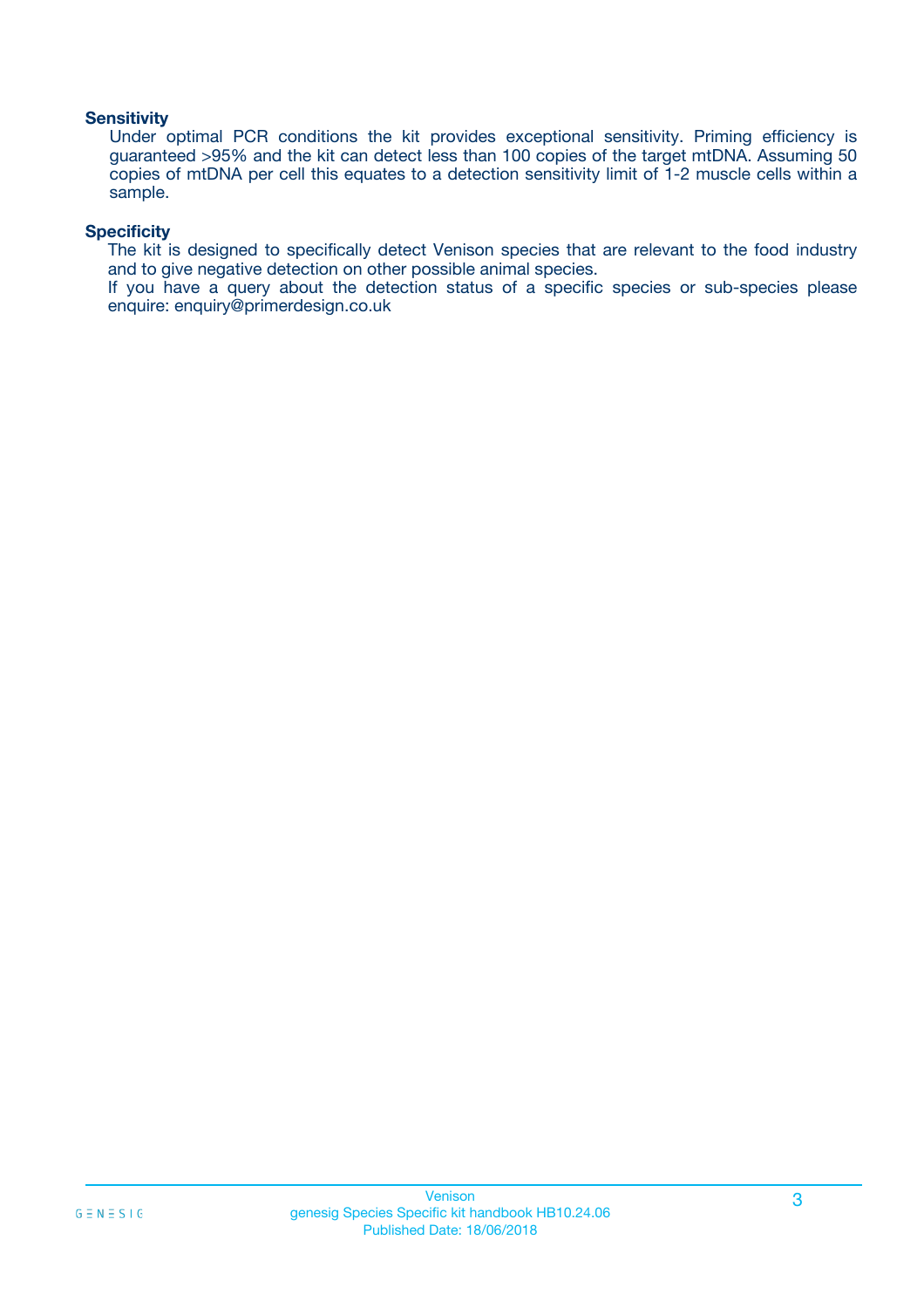## Kit contents

- **C.capreolus/C.elaphus/D.dama specific primer/probe mix (BROWN)** FAM labelled
- **C.capreolus/C.elaphus/D.dama positive control template (RED)**
- **Internal extraction control primer/probe mix (BROWN)** VIC labelled as standard
- **Internal extraction control DNA (BLUE)**
- **RNase/DNase free water (WHITE)** for resuspension of primer/probe mixes
- **Template preparation buffer (YELLOW)** for resuspension of internal control template and positive control template

## Reagents and equipment to be supplied by the user

### **Real-time PCR Instrument**

### **DNA extraction kit**

This kit is recommended for use with genesig Easy DNA/RNA extraction kit. However, it is designed to work well with all processes that yield high quality DNA with minimal PCR inhibitors.

### **oasig**TM **lyophilised or Precision**®**PLUS 2X qPCR Master Mix**

This kit is intended for use with oasig or PrecisionPLUS2X qPCR Master Mix.

### **Pipettors and Tips**

**Vortex and centrifuge**

### **Thin walled 1.5 ml PCR reaction tubes**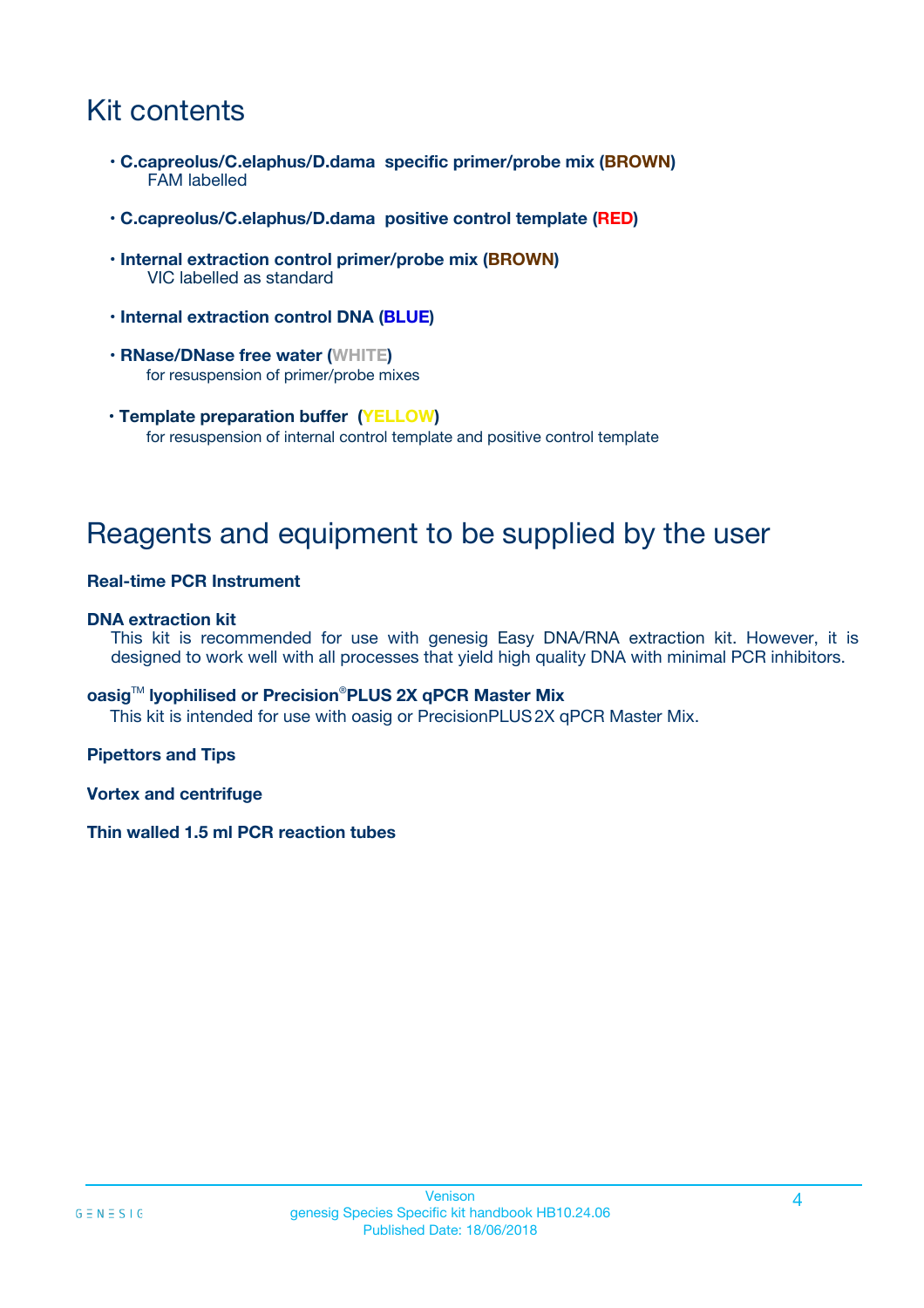### Kit storage and stability

This kit is stable at room temperature but should be stored at -20ºC on arrival. Once the lyophilised components have been resuspended they should not be exposed to temperatures above -20°C for longer than 30 minutes at a time and unnecessary repeated freeze/thawing should be avoided. The kit is stable for six months from the date of resuspension under these circumstances.

Primerdesign does not recommend using the kit after the expiry date stated on the pack.

### Suitable sample material

All kinds of sample material suited for PCR amplification can be used. Please ensure the samples are suitable in terms of purity, concentration, and DNA integrity (An internal PCR control is supplied to test for non specific PCR inhibitors). Always run at least one negative control with the samples. To prepare a negative control, replace the template DNA sample with RNase/DNase free water.

### Dynamic range of test

Under optimal PCR conditions genesig C.capreolus/C.elaphus/D.dama detection kits have very high priming efficiencies of >95% and can detect less than 100 copies of target template.

## Notices and disclaimers

This product is developed, designed and sold for research purposes only. It is not intended for human diagnostic or drug purposes or to be administered to humans unless clearly expressed for that purpose by the Food and Drug Administration in the USA or the appropriate regulatory authorities in the country of use. During the warranty period Primerdesign genesig detection kits allow precise and reproducible data recovery combined with excellent sensitivity. For data obtained by violation to the general GLP guidelines and the manufacturer's recommendations the right to claim under guarantee is expired. PCR is a proprietary technology covered by several US and foreign patents. These patents are owned by Roche Molecular Systems Inc. and have been sub-licensed by PE Corporation in certain fields. Depending on your specific application you may need a license from Roche or PE to practice PCR. Additional information on purchasing licenses to practice the PCR process may be obtained by contacting the Director of Licensing at Roche Molecular Systems, 1145 Atlantic Avenue, Alameda, CA 94501 or Applied Biosystems business group of the Applera Corporation, 850 Lincoln Centre Drive, Foster City, CA 94404. In addition, the 5' nuclease assay and other homogeneous amplification methods used in connection with the PCR process may be covered by U.S. Patents 5,210,015 and 5,487,972, owned by Roche Molecular Systems, Inc, and by U.S. Patent 5,538,848, owned by The Perkin-Elmer Corporation.

## **Trademarks**

Primerdesign™ is a trademark of Primerdesign Ltd.

genesig $^\circledR$  is a registered trademark of Primerdesign Ltd.

The PCR process is covered by US Patents 4,683,195, and 4,683,202 and foreign equivalents owned by Hoffmann-La Roche AG. BI, ABI PRISM® GeneAmp® and MicroAmp® are registered trademarks of the Applera Genomics (Applied Biosystems Corporation). BIOMEK® is a registered trademark of Beckman Instruments, Inc.; iCycler™ is a registered trademark of Bio-Rad Laboratories, Rotor-Gene is a trademark of Corbett Research. LightCycler™ is a registered trademark of the Idaho Technology Inc. GeneAmp®, TaqMan® and AmpliTaqGold® are registered trademarks of Roche Molecular Systems, Inc., The purchase of the Primerdesign reagents cannot be construed as an authorization or implicit license to practice PCR under any patents held by Hoffmann-LaRoche Inc.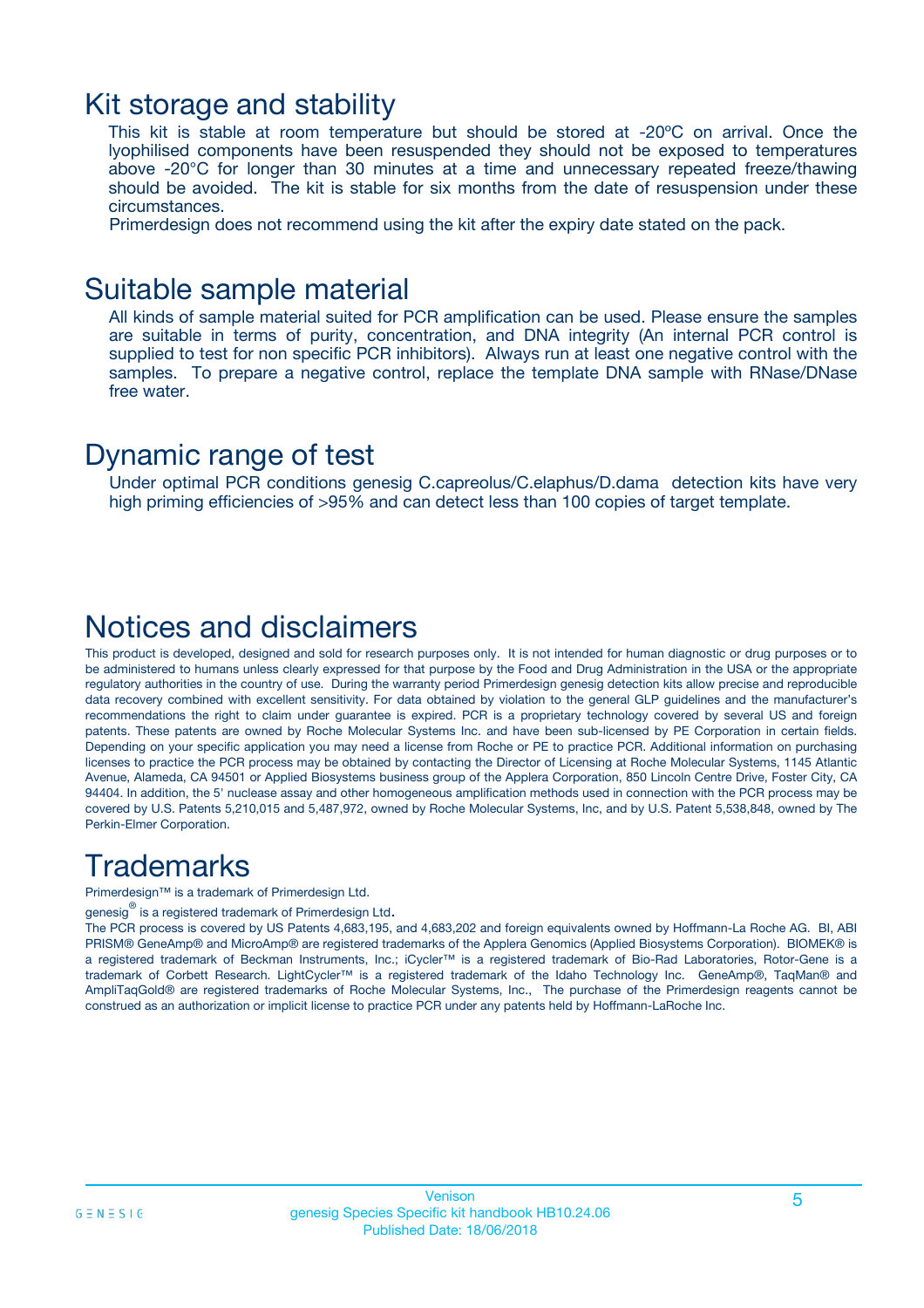## Resuspension protocol

To minimize the risk of contamination with foreign DNA, we recommend that all pipetting be performed in a PCR clean environment. Ideally this would be a designated PCR lab or PCR cabinet. Filter tips are recommended for all pipetting steps.

### **1. Pulse-spin each tube in a centrifuge before opening.**

This will ensure lyophilised primer and probe mix is in the base of the tube and is not spilt upon opening the tube.

**2. Resuspend the primer/probe mixes in the RNase/DNase free water supplied according to the table below:**

To ensure complete resuspension, vortex each tube thoroughly.

| Component - resuspend in water                        |  |  |  |
|-------------------------------------------------------|--|--|--|
| <b>Pre-PCR pack</b>                                   |  |  |  |
| C.capreolus/C.elaphus/D.dama primer/probe mix (BROWN) |  |  |  |
| Internal extraction control primer/probe mix (BROWN)  |  |  |  |

### **3. Resuspend the internal control template and positive control template in the template preparation buffer supplied, according to the table below:**

To ensure complete resuspension, vortex the tube thoroughly.

| Component - resuspend in template preparation buffer           |             |  |
|----------------------------------------------------------------|-------------|--|
| <b>Pre-PCR heat-sealed foil</b>                                |             |  |
| Internal extraction control DNA (BLUE)                         | $500$ $\mu$ |  |
| <b>Post-PCR heat-sealed foil</b>                               |             |  |
| C.capreolus/C.elaphus/D.dama Positive Control Template (RED) * |             |  |

\* This component contains high copy number template and is a VERY significant contamination risk. It must be opened and handled in a separate laboratory environment, away from the other components.

## DNA extraction

The internal extraction control DNA can be added either to the DNA lysis/extraction buffer or to the DNA sample once it has been resuspended in lysis buffer.

**DO NOT add the internal extraction control DNA directly to the unprocessed biological sample as this will lead to degradation and a loss in signal.**

- **1. Add 4µl of the Internal extraction control DNA (BLUE) to each sample in DNA lysis/extraction buffer per sample.**
- **2. Complete DNA extraction according to the manufacturers protocols.**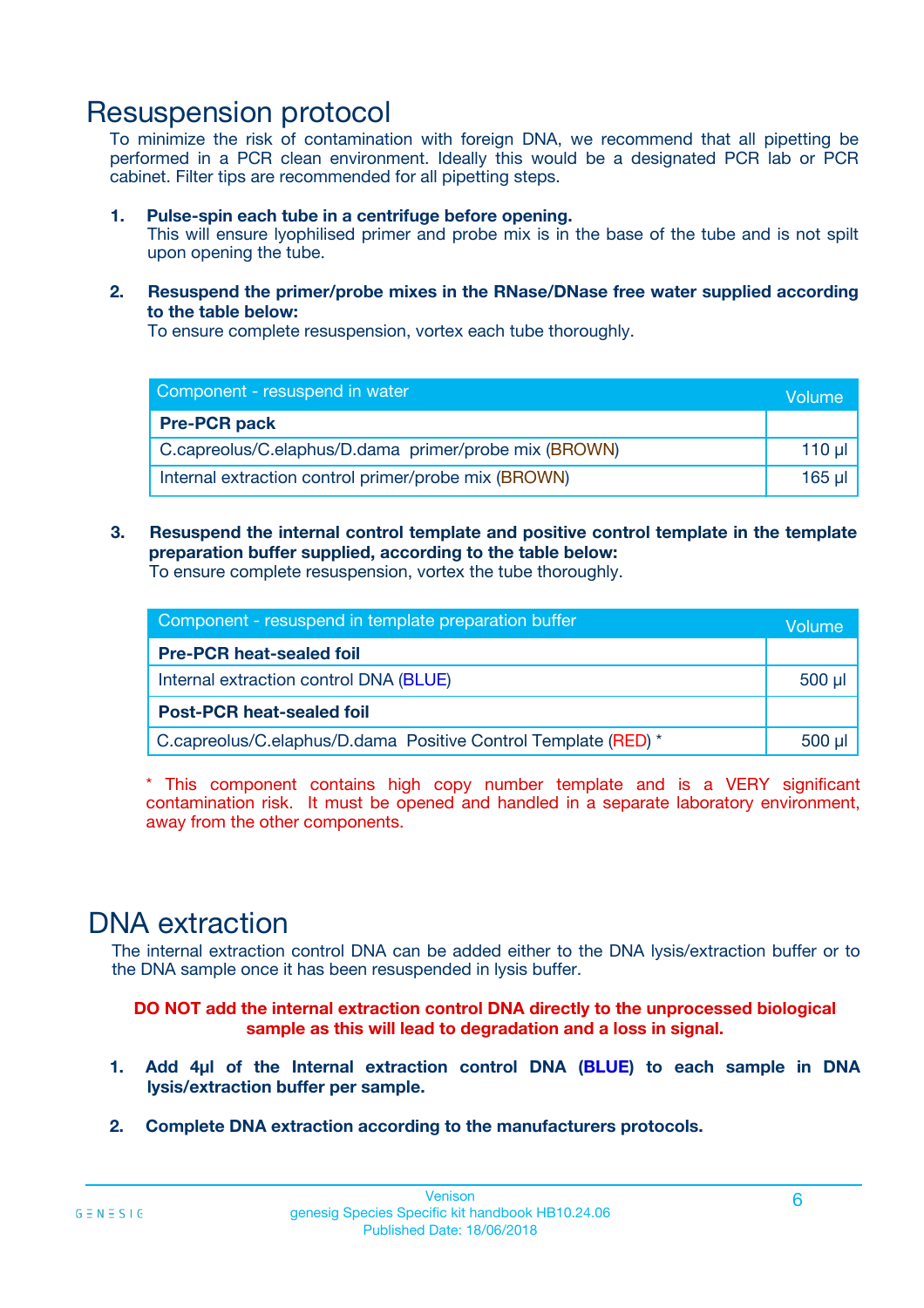## qPCR detection protocol

**1. For each DNA sample prepare a reaction mix according to the table below:** Include sufficient reactions for positive and negative controls.

| Component                                             | Volume         |
|-------------------------------------------------------|----------------|
| oasig or PrecisionPLUS 2X qPCR Master Mix             | $10 \mu$       |
| C.capreolus/C.elaphus/D.dama primer/probe mix (BROWN) | 1 µl           |
| Internal extraction control primer/probe mix (BROWN)  | 1 µl           |
| <b>RNase/DNase free water (WHITE)</b>                 | 3 <sub>µ</sub> |
| <b>Final Volume</b>                                   | <b>15 ul</b>   |

- **2. Pipette 15µl of each mix into individual wells according to your qPCR experimental plate set up.**
- **3. Pipette 5µl of DNA template into each well, according to your experimental plate set up.** To obtain a strong signal, the ideal concentration of DNA is 1-3ng/µl. The concentration should not exceed 5ng/µl. Substitute sample DNA for RNase/DNase free water as a negative control. Substitute sample DNA for positive control template as a positive control.

## qPCR amplification protocol

Amplification conditions using oasig or PrecisionPLUS 2X qPCR Master Mix.

|             | <b>Step</b>       | <b>Time</b>     | Temp           |
|-------------|-------------------|-----------------|----------------|
|             | Enzyme activation | 2 min           | 95 °C          |
| Cycling x50 | Denaturation      | 10 <sub>s</sub> | 95 $\degree$ C |
|             | DATA COLLECTION * | 60 s            | 60 °C          |

\* Fluorogenic data should be collected during this step through the FAM and VIC channels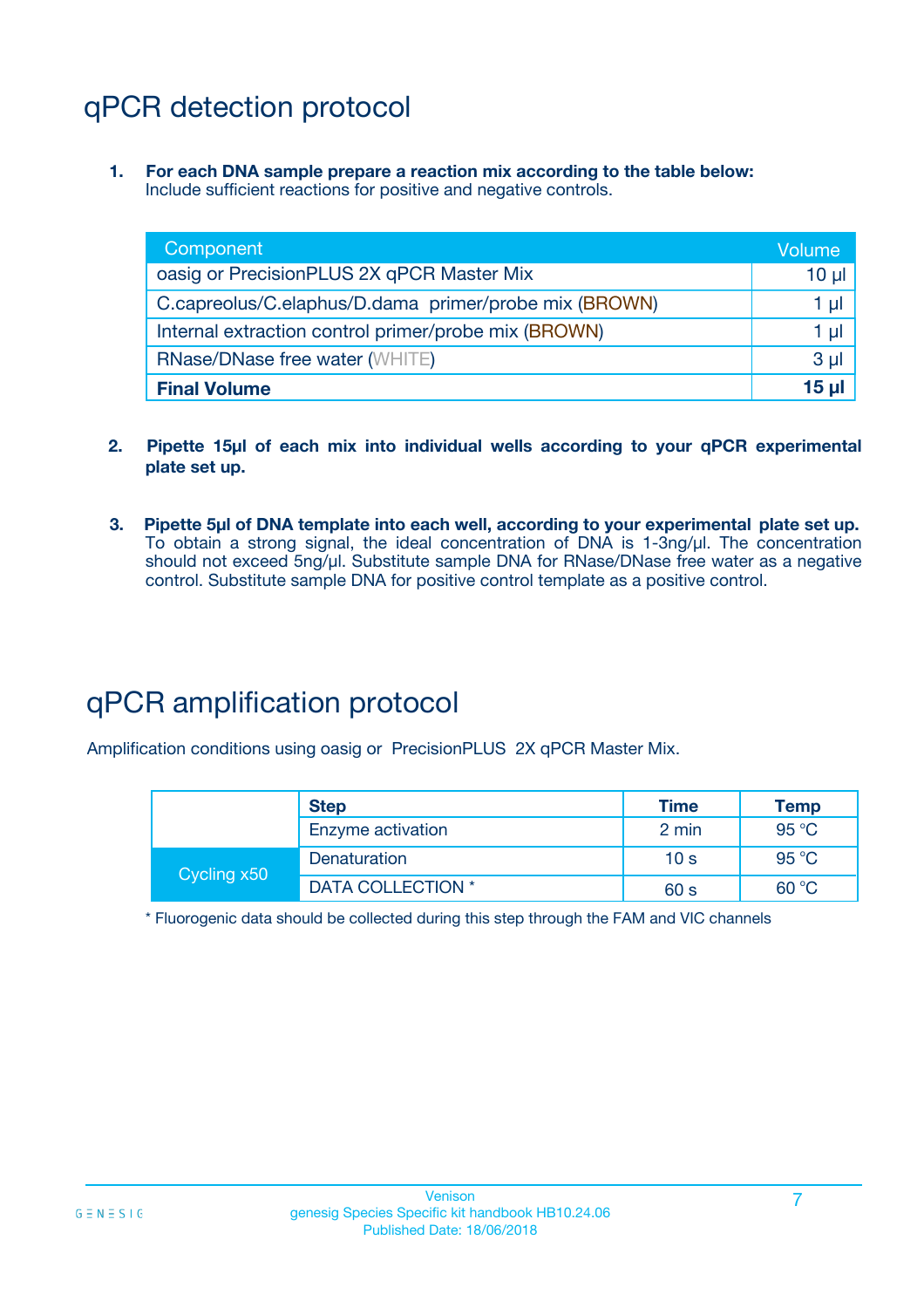## Interpretation of results

For interpretation when speciation kit used independently of the universal meat or fish kit

| <b>Target</b><br>(FAM) | <b>Internal</b><br>control<br>(VIC) | <b>Positive</b><br>control | <b>Negative</b><br>control | Interpretation                                        |
|------------------------|-------------------------------------|----------------------------|----------------------------|-------------------------------------------------------|
| $\leq 35$              | $+ 1 -$                             | ÷                          |                            | <b>POSITIVE RESULT</b>                                |
| $> 35$ or -            | ÷                                   | ÷                          |                            | <b>NEGATIVE RESULT</b>                                |
|                        |                                     |                            |                            |                                                       |
| $+ 1 -$                | $+ 1 -$                             | ÷                          | $\leq 35$                  | <b>EXPERIMENT FAILED</b><br>due to test contamination |
| $+ 1 -$                | $+ 1 -$                             | ٠                          | > 35                       | $\star$                                               |
| $> 35$ or -            |                                     | ÷                          |                            | <b>SAMPLE PREPARATION FAILED</b>                      |
|                        |                                     |                            |                            | <b>EXPERIMENT FAILED</b>                              |

Positive control template (**RED**) is expected to amplify between Cq 16 and 23. Failure to satisfy this quality control criterion is a strong indication that the experiment has been compromised.

\*Where the test sample is positive and the negative control is positive with a  $Ca > 35$ , the sample must be reinterpreted based on the relative signal strength of the two results:



If the sample amplifies  $> 5$  Cq earlier than the negative control then the sample should be reinterpreted (via the table above) with the negative control verified as negative.

Sample  $/$  / Negative control  $\Delta$ Ca < 5 **INCONCLUSIVE** 

If the sample amplifies  $< 5$  Cq earlier than the negative control then the positive sample result is invalidated and the result should be determined inconclusive due to test contamination. The test for this sample should be repeated.

### **Internal PCR control**

The Cq value obtained with the internal control will vary significantly depending on the extraction efficiency, the quantity of DNA added to the PCR reaction and the individual machine settings. Cq values of  $28\pm3$  are within the normal range. When amplifying a Venison sample with a high genome copy number, the internal extraction control may not produce an amplification plot. This does not invalidate the test and should be interpreted as a positive experimental result.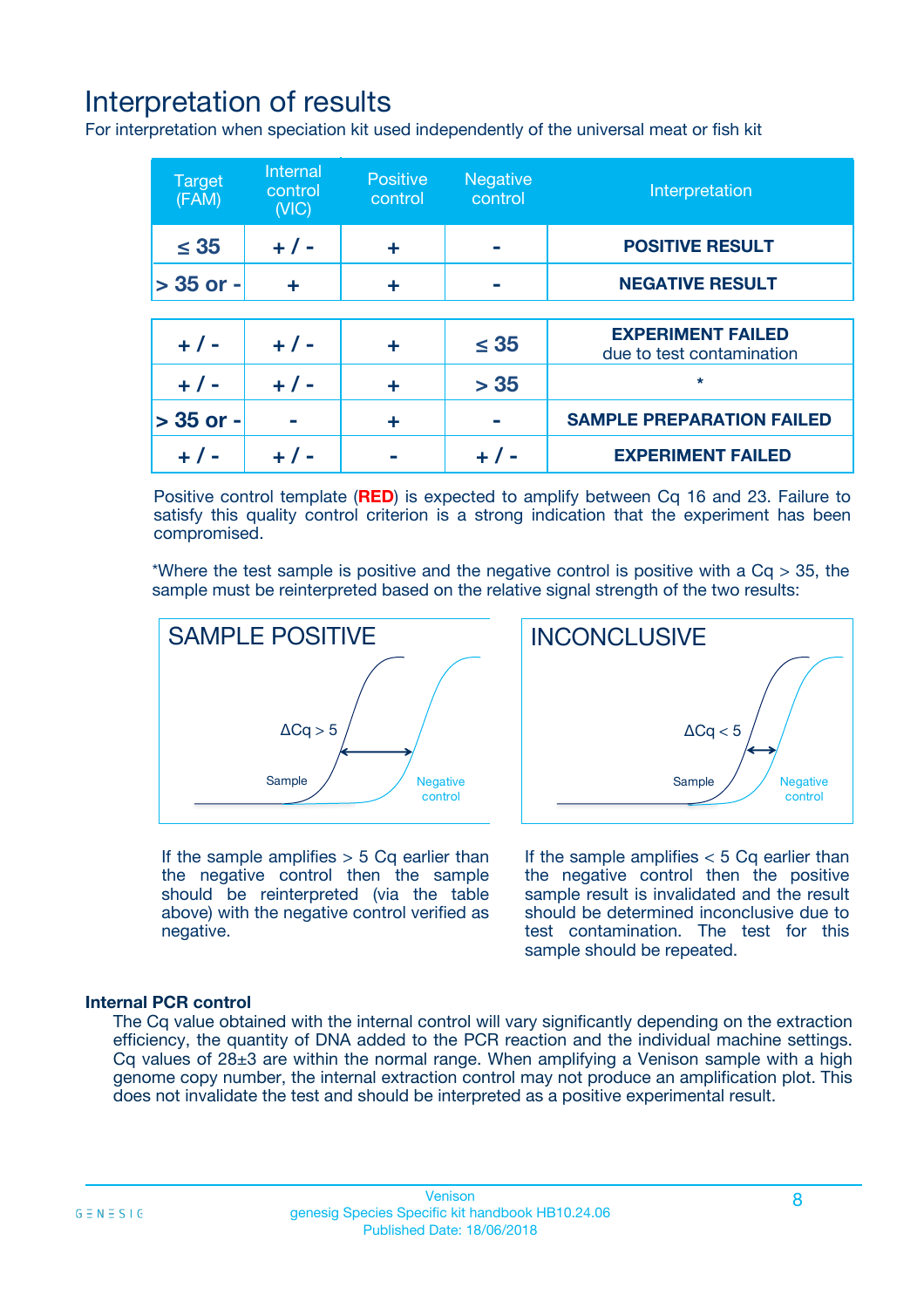## Interpretation of results

For interpretation when speciation kit used in conjunction with the universal meat or fish kit

| <b>Target</b><br>(FAM) | Internal<br>control<br>(NIC) | <b>Universal</b><br>signal<br>(FAM) | Positive<br>control<br>(Target &<br><b>Universal</b><br>signal) | <b>Negative</b><br>control<br>(Target<br>only) | Interpretation                                                              |
|------------------------|------------------------------|-------------------------------------|-----------------------------------------------------------------|------------------------------------------------|-----------------------------------------------------------------------------|
| ÷                      | $+$ / -                      | ÷                                   | ÷                                                               |                                                | <b>POSITIVE RESULT</b><br>calculate species %<br>and check test sensitivity |
|                        | ٠                            | ÷                                   | ÷                                                               |                                                | <b>NEGATIVE RESULT</b>                                                      |
|                        |                              |                                     |                                                                 |                                                |                                                                             |
|                        |                              | ÷                                   | ÷                                                               |                                                | <b>SAMPLE FAILED</b><br>repeat test                                         |
| ÷                      | $+ 1 -$                      |                                     | ÷                                                               |                                                | <b>SAMPLE FAILED</b><br>repeat test                                         |
| $+/-$                  | $+$ / -                      | $+/-$                               | ÷                                                               | $\leq 35$                                      | <b>EXPERIMENT FAILED</b><br>due to test contamination                       |
| $+ 1 -$                | $+$ / -                      | $+ 1 -$                             | ÷                                                               | > 35                                           | $\star$                                                                     |
|                        | ÷                            |                                     | ÷                                                               |                                                | <b>NO ANIMAL DNA DETECTED</b>                                               |
|                        |                              |                                     | ÷                                                               |                                                | <b>SAMPLE PREPARATION FAILED</b>                                            |
| $+  / -$               | $+ 1 -$                      |                                     |                                                                 |                                                | <b>EXPERIMENT FAILED</b>                                                    |

Positive control template (**RED**) is expected to amplify between Cq 16 and 23. Failure to satisfy this quality control criterion is a strong indication that the experiment has been compromised

\*Where the test sample is positive and the negative control is positive with a  $Cq > 35$ , the sample must be reinterpreted based on the relative signal strength of the two results:



If the sample amplifies  $> 5$  Cq earlier than the negative control then the sample should be reinterpreted (via the table above) with the negative control verified as negative.



If the sample amplifies  $< 5$  Cq earlier than the negative control then the positive sample result is invalidated and the result should be determined inconclusive due to test contamination. The test for this sample should be repeated.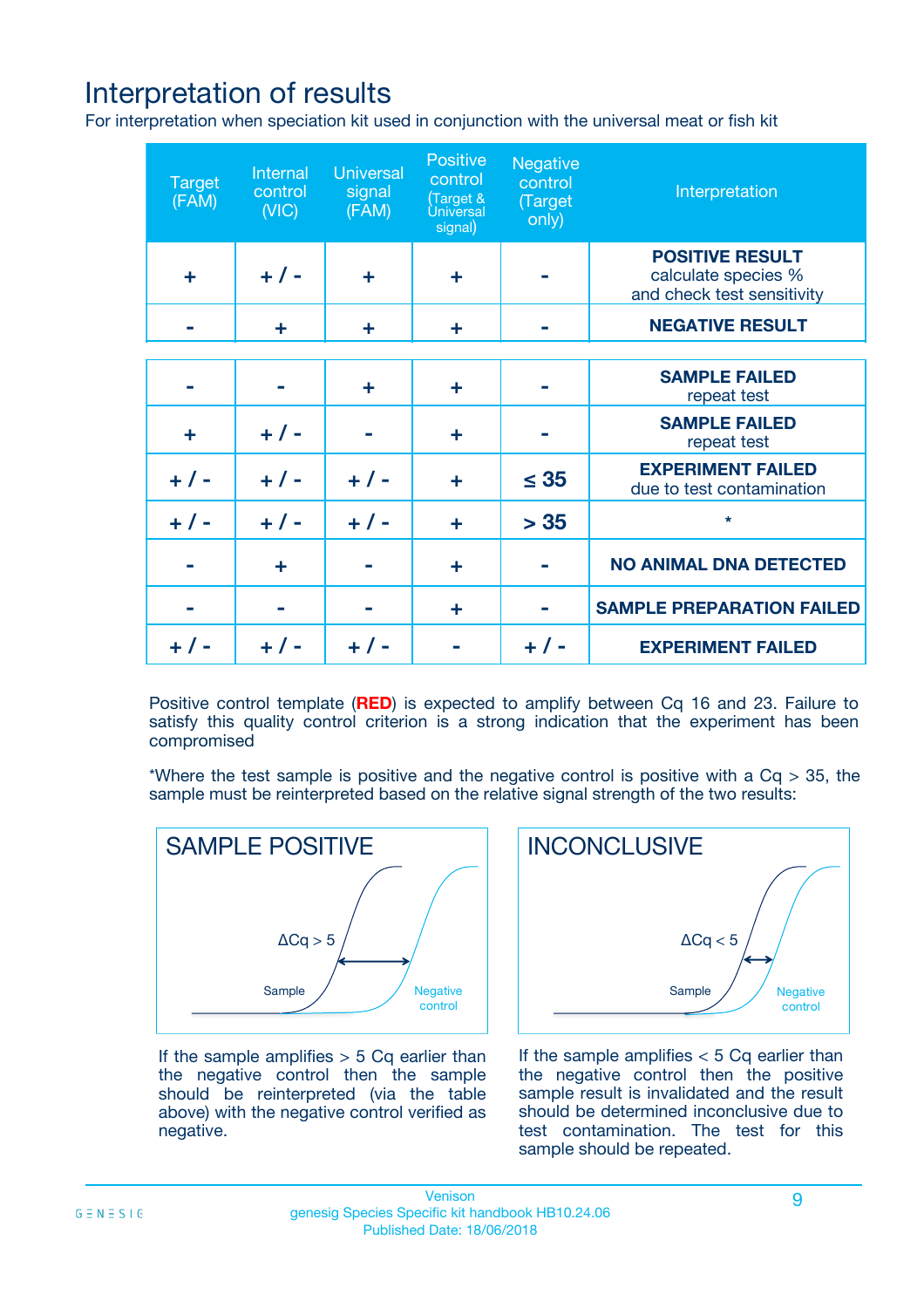### **Calculating species %**

(n.b. a Microsoft Excel applet for automatic % calculation is available free of charge. Contact support@primerdesign.co.uk to request)

Species % = (2^-[(Cq C.capreolus/C.elaphus/D.dama [SAMPLE] – Cq C.capreolus/C.elaphus/D. dama [+ve control]) - (Cq Universal meat [SAMPLE] – Cq Universal meat [+ve control] )]) x 100

Worked example: test gives following Cq values:

C.capreolus/C.elaphus/D.dama test on sample: 24.1 C.capreolus/C.elaphus/D.dama test on positive control DNA: 23.5 Universal meat test on sample: 22.2 Universal meat test on positive control DNA: 22.4

C.capreolus/C.elaphus/D.dama % =

 $(2^{\wedge}-(24.1-23.5)-(22.2-22.4))) \times 100 =$ 

 $(2^{\wedge}$  -((0.6) - (-0.2)))  $\times$  100 =

(2^ -0.8) x 100 = **57.4%**

n.b. In rare circumstances, some samples may produce a speciation % greater then 100. This is usually due to the presence of PCR inhibition affecting the multiplex reaction and should be reported as 100%. If the reported speciation is greater than 400% then the level of PCR inhibition is likely too great for accurate speciation reporting. Samples such as these should be re-extracted with extra washes to remove PCR inhibitors.